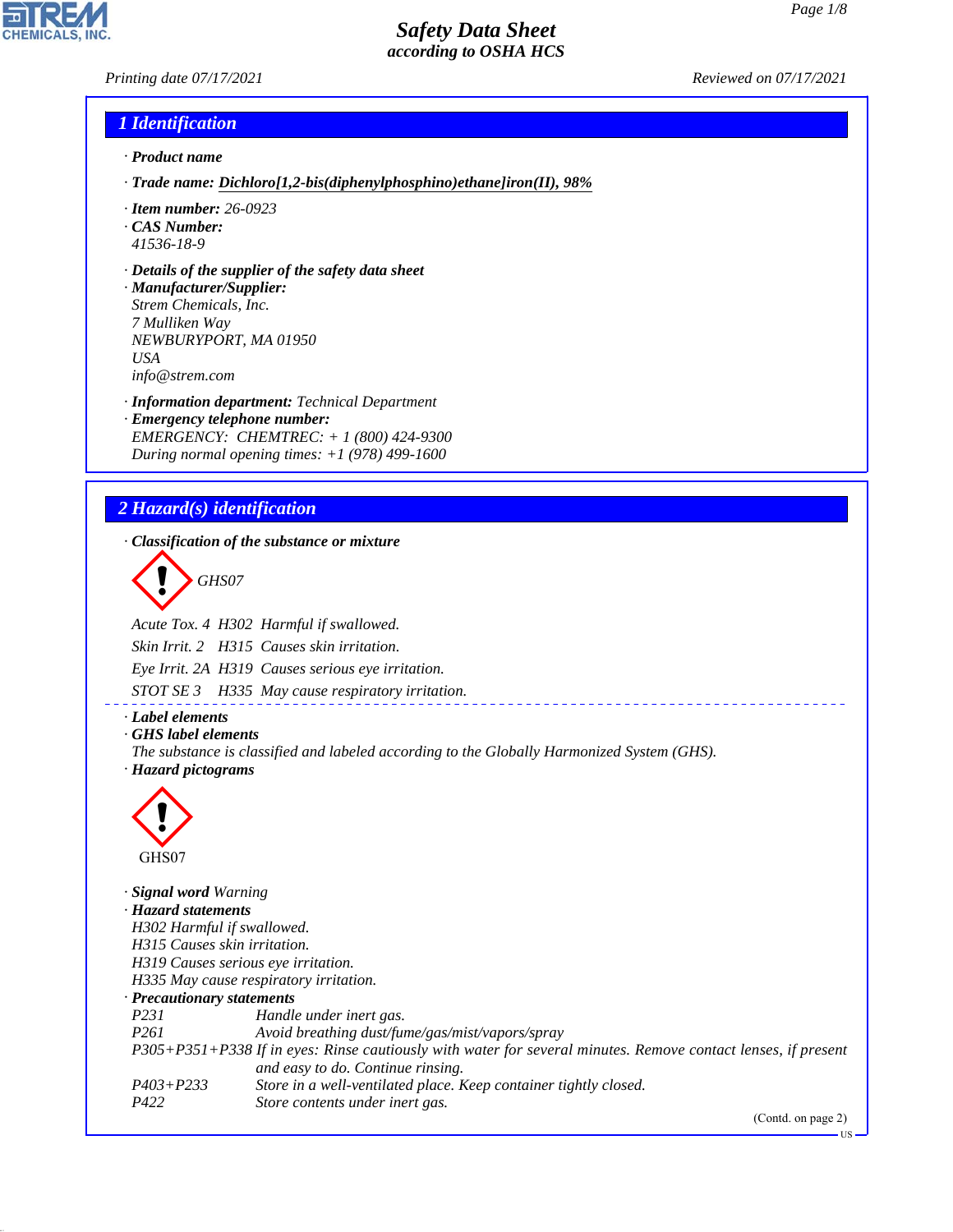*Printing date 07/17/2021 Reviewed on 07/17/2021*





#### *3 Composition/information on ingredients*

- *· Chemical characterization: Substances*
- *· CAS No. Description*
- *41536-18-9 Dichloro[1,2-bis(diphenylphosphino)ethane]iron(II), 98%*

#### *4 First-aid measures*

*· Description of first aid measures*

*· General information:*

*Symptoms of poisoning may even occur after several hours; therefore medical observation for at least 48 hours after the accident.*

- *· After inhalation: In case of unconsciousness place patient stably in side position for transportation.*
- *· After skin contact: Immediately wash with water and soap and rinse thoroughly.*
- *· After eye contact:*

*Rinse opened eye for several minutes under running water. If symptoms persist, consult a doctor.*

- *· After swallowing: Immediately call a doctor.*
- *· Information for doctor:*
- *· Most important symptoms and effects, both acute and delayed No further relevant information available.*
- *· Indication of any immediate medical attention and special treatment needed No further relevant information available.*

## *5 Fire-fighting measures*

- *· Extinguishing media*
- *· Suitable extinguishing agents: Use fire fighting measures that suit the environment.*
- *· Special hazards arising from the substance or mixture No further relevant information available.*
- *· Advice for firefighters*

44.1.1

*· Protective equipment: No special measures required.*

(Contd. on page 3)

US

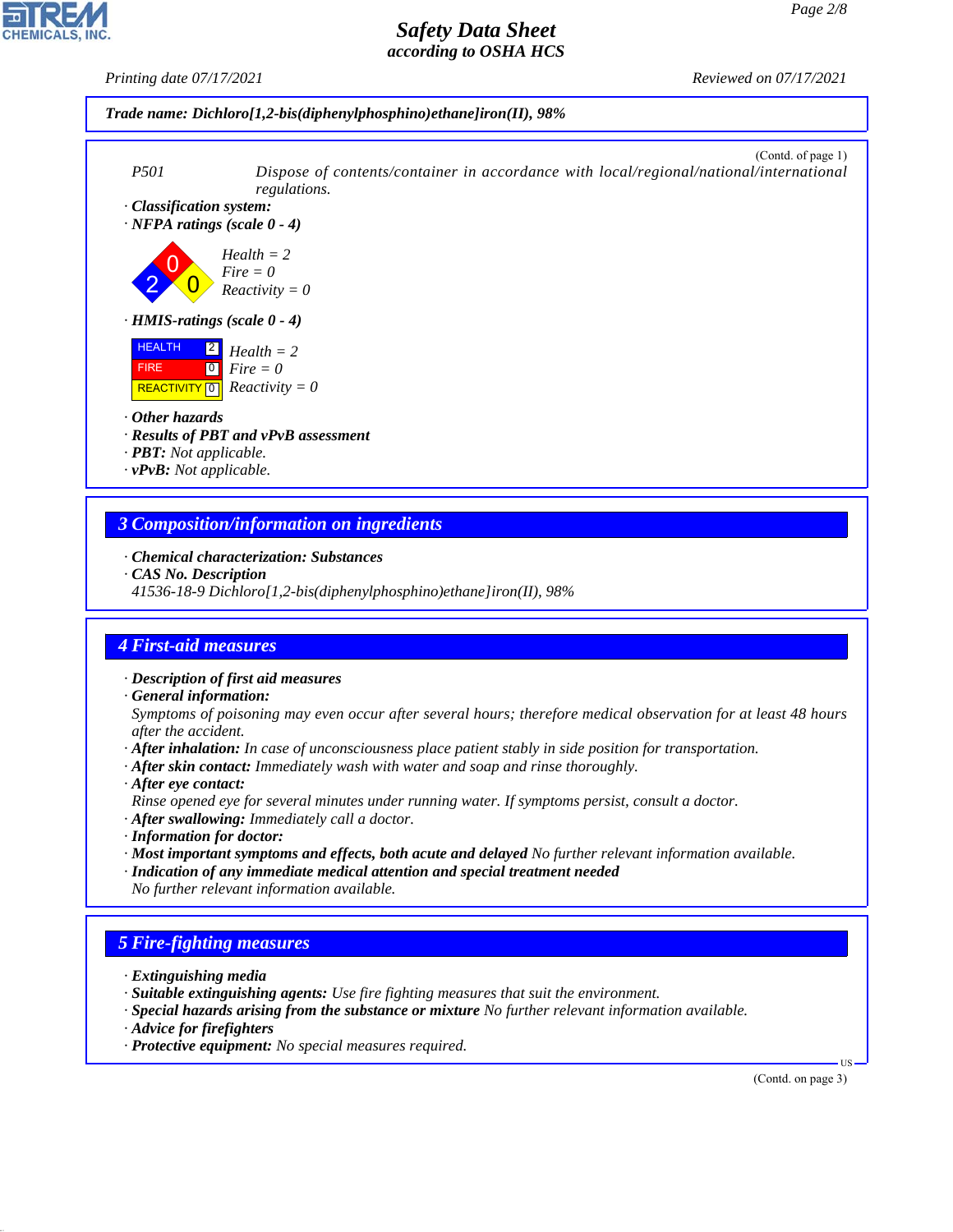*Printing date 07/17/2021 Reviewed on 07/17/2021*

*Trade name: Dichloro[1,2-bis(diphenylphosphino)ethane]iron(II), 98%*

(Contd. of page 2)

#### *6 Accidental release measures*

- *· Personal precautions, protective equipment and emergency procedures Not required.*
- *· Environmental precautions: Do not allow to enter sewers/ surface or ground water.*
- *· Methods and material for containment and cleaning up: Dispose contaminated material as waste according to item 13. Ensure adequate ventilation.*
- *· Reference to other sections See Section 7 for information on safe handling. See Section 8 for information on personal protection equipment. See Section 13 for disposal information.*
- *· Protective Action Criteria for Chemicals*

*· PAC-1:*

*Substance is not listed.*

*· PAC-2:*

*Substance is not listed.*

*· PAC-3:*

*Substance is not listed.*

#### *7 Handling and storage*

*· Handling: Handle under inert gas.*

*· Precautions for safe handling Ensure good ventilation/exhaustion at the workplace. Open and handle receptacle with care.*

- *· Information about protection against explosions and fires: No special measures required.*
- *· Conditions for safe storage, including any incompatibilities*

*· Storage: Store contents under inert gas.*

*· Requirements to be met by storerooms and receptacles: No special requirements.*

- *· Information about storage in one common storage facility: Not required.*
- *· Further information about storage conditions: Keep receptacle tightly sealed.*
- *· Specific end use(s) No further relevant information available.*

#### *8 Exposure controls/personal protection*

*· Additional information about design of technical systems: No further data; see item 7.*

*· Control parameters*

- *· Components with limit values that require monitoring at the workplace: Not required.*
- *· Additional information: The lists that were valid during the creation were used as basis.*
- *· Exposure controls*

44.1.1

- *· Personal protective equipment:*
- *· General protective and hygienic measures: Keep away from foodstuffs, beverages and feed. Immediately remove all soiled and contaminated clothing. Wash hands before breaks and at the end of work. Avoid contact with the eyes and skin.*

*· Breathing equipment: A NIOSH approved respirator in accordance with 29 CFR 1910.134.*

(Contd. on page 4)

US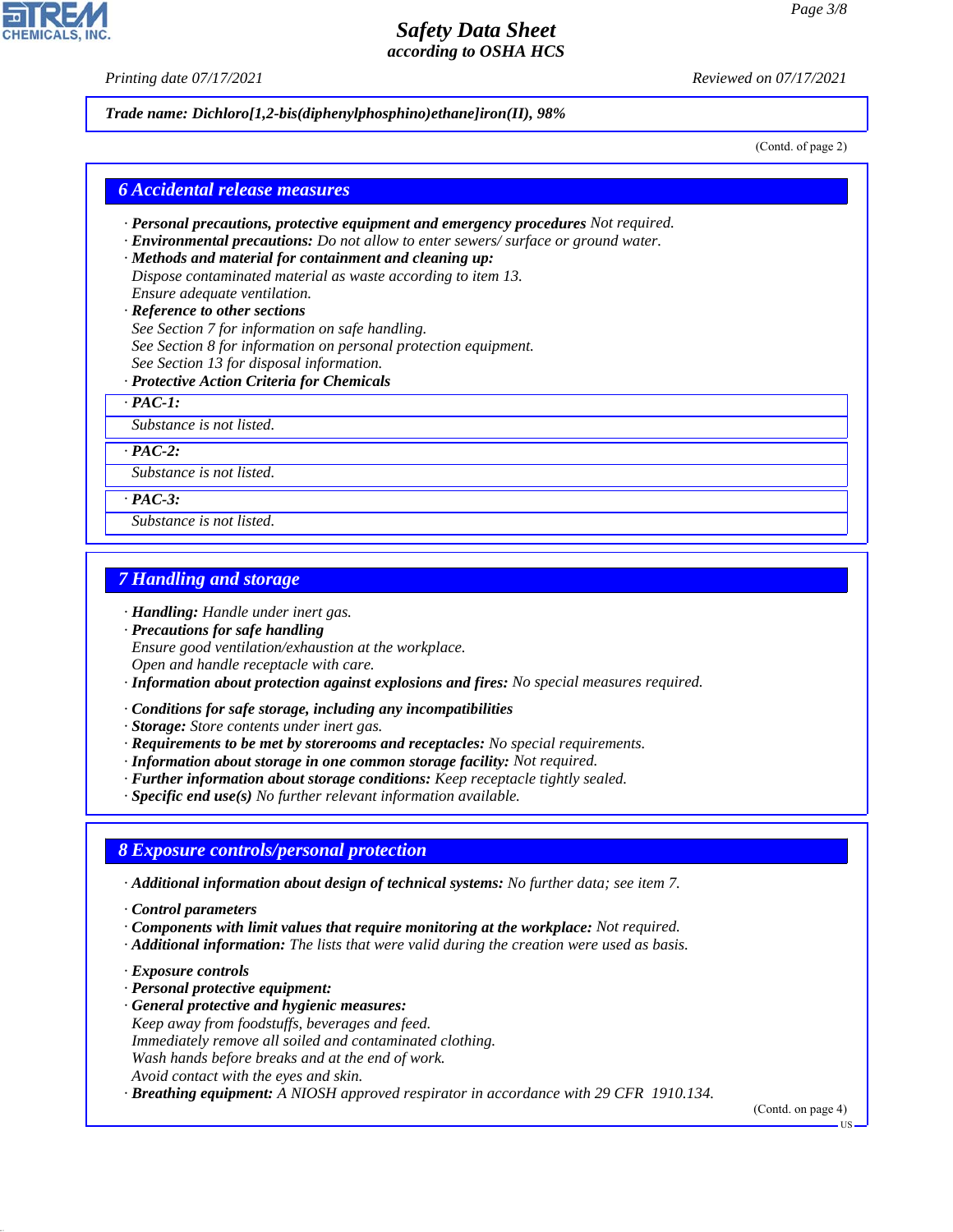(Contd. of page 3)

**IIS** 

# *Safety Data Sheet according to OSHA HCS*

**CHEMICALS, INC** 

*Printing date 07/17/2021 Reviewed on 07/17/2021*

*Trade name: Dichloro[1,2-bis(diphenylphosphino)ethane]iron(II), 98%*

*· Protection of hands:*



\_S*Protective gloves*

*The glove material has to be impermeable and resistant to the product/ the substance/ the preparation. Due to missing tests no recommendation to the glove material can be given for the product/ the preparation/ the chemical mixture.*

*Selection of the glove material on consideration of the penetration times, rates of diffusion and the degradation*

- *· Material of gloves*
- *The selection of the suitable gloves does not only depend on the material, but also on further marks of quality and varies from manufacturer to manufacturer.*
- *· Penetration time of glove material*
- *The exact break through time has to be found out by the manufacturer of the protective gloves and has to be observed.*

*· Eye protection:*



44.1.1

\_R*Tightly sealed goggles*

| 9 Physical and chemical properties                                                                  |                                                         |  |  |
|-----------------------------------------------------------------------------------------------------|---------------------------------------------------------|--|--|
| <b>General Information</b>                                                                          | · Information on basic physical and chemical properties |  |  |
| $\cdot$ Appearance:                                                                                 |                                                         |  |  |
| Form:<br>Color:                                                                                     | Solid<br>Not determined.                                |  |  |
| $\cdot$ Odor:                                                                                       | Characteristic                                          |  |  |
| · Odor threshold:                                                                                   | Not determined.                                         |  |  |
| $\cdot$ pH-value:                                                                                   | Not applicable.                                         |  |  |
| · Change in condition<br><b>Melting point/Melting range:</b><br><b>Boiling point/Boiling range:</b> | Undetermined.<br>Undetermined.                          |  |  |
| · Flash point:                                                                                      | Not applicable.                                         |  |  |
| · Flammability (solid, gaseous):                                                                    | Not determined.                                         |  |  |
| · Ignition temperature:                                                                             |                                                         |  |  |
| Decomposition temperature:                                                                          | Not determined.                                         |  |  |
| $\cdot$ Auto igniting:                                                                              | Not determined.                                         |  |  |
| · Danger of explosion:                                                                              | Product does not present an explosion hazard.           |  |  |
| $\cdot$ Explosion limits:                                                                           |                                                         |  |  |
| Lower:                                                                                              | Not determined.                                         |  |  |
| <b>Upper:</b>                                                                                       | Not determined.                                         |  |  |
| · Vapor pressure:                                                                                   | Not applicable.                                         |  |  |
| $\cdot$ Density:                                                                                    | Not determined.                                         |  |  |
| · Relative density                                                                                  | Not determined.                                         |  |  |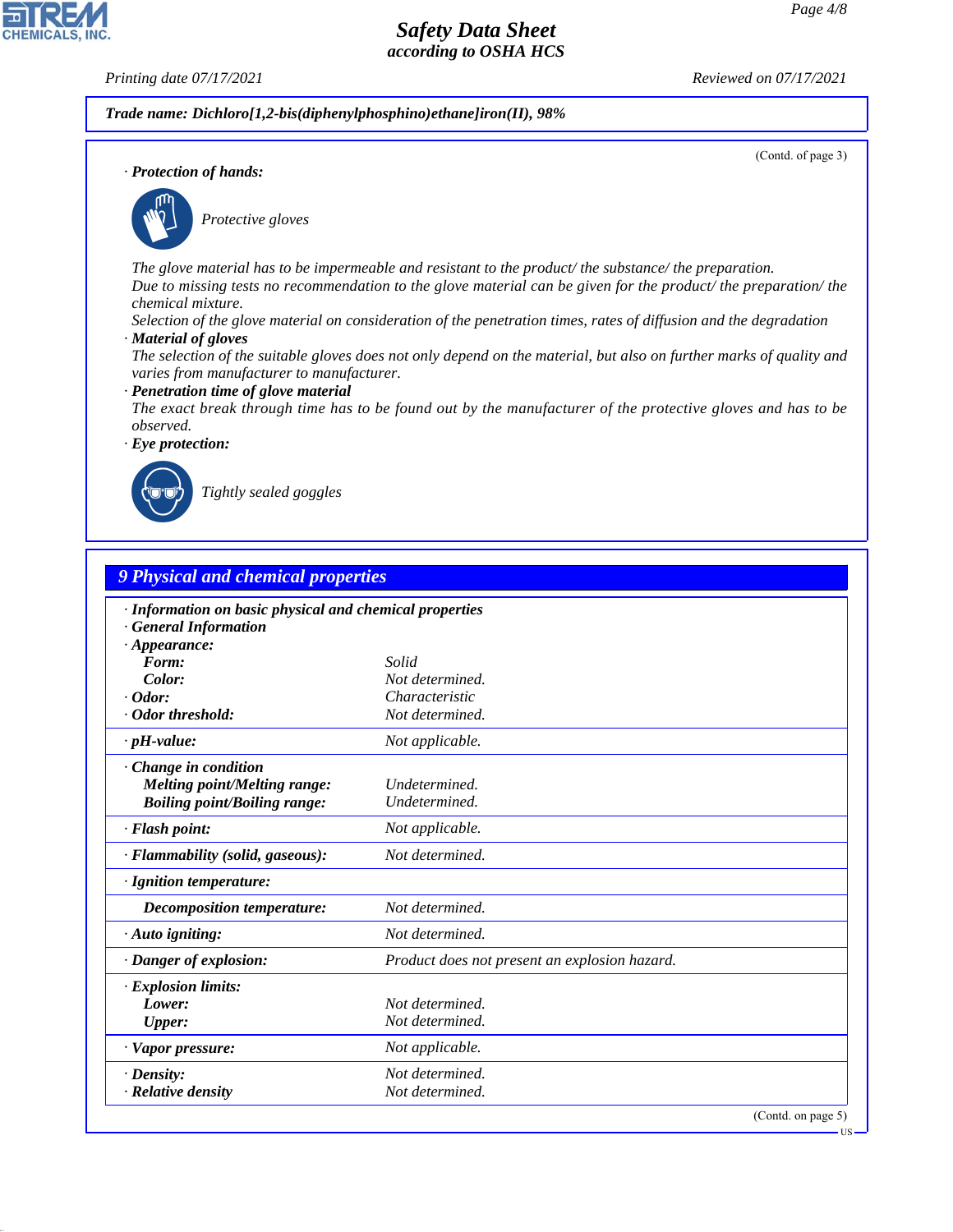*Printing date 07/17/2021 Reviewed on 07/17/2021*

*Trade name: Dichloro[1,2-bis(diphenylphosphino)ethane]iron(II), 98%*

|                                                            |                                            | (Contd. of page 4) |
|------------------------------------------------------------|--------------------------------------------|--------------------|
| · Vapor density                                            | Not applicable.                            |                    |
| $\cdot$ Evaporation rate                                   | Not applicable.                            |                    |
| $\cdot$ Solubility in / Miscibility with                   |                                            |                    |
| Water:                                                     | <i>Insoluble.</i>                          |                    |
| · Partition coefficient (n-octanol/water): Not determined. |                                            |                    |
| $\cdot$ Viscosity:                                         |                                            |                    |
| Dynamic:                                                   | Not applicable.                            |                    |
| Kinematic:                                                 | Not applicable.                            |                    |
| · Solvent content:                                         |                                            |                    |
| Organic solvents:                                          | $0.0\%$                                    |                    |
| <b>VOC</b> content:                                        | 0.0 g/l / 0.00 lb/gl                       |                    |
| Solids content:                                            | 100.0%                                     |                    |
| $\cdot$ Other information                                  | No further relevant information available. |                    |

## *10 Stability and reactivity*

- *· Reactivity No further relevant information available.*
- *· Chemical stability*
- *· Thermal decomposition / conditions to be avoided: No decomposition if used according to specifications.*
- *· Possibility of hazardous reactions No dangerous reactions known.*
- *· Conditions to avoid No further relevant information available.*
- *· Incompatible materials: No further relevant information available.*
- *· Hazardous decomposition products: No dangerous decomposition products known.*

## *11 Toxicological information*

- *· Information on toxicological effects*
- *· Acute toxicity:*
- *· Primary irritant effect:*
- *· on the skin: Irritant to skin and mucous membranes.*
- *· on the eye: Irritating effect.*
- *· Sensitization: No sensitizing effects known.*
- *· Additional toxicological information:*

#### *· Carcinogenic categories*

*· IARC (International Agency for Research on Cancer)*

*Substance is not listed.*

#### *· NTP (National Toxicology Program)*

*Substance is not listed.*

#### *· OSHA-Ca (Occupational Safety & Health Administration)*

*Substance is not listed.*

## *12 Ecological information*

*· Toxicity*

44.1.1

- *· Aquatic toxicity: No further relevant information available.*
- *· Persistence and degradability No further relevant information available.*

(Contd. on page 6) US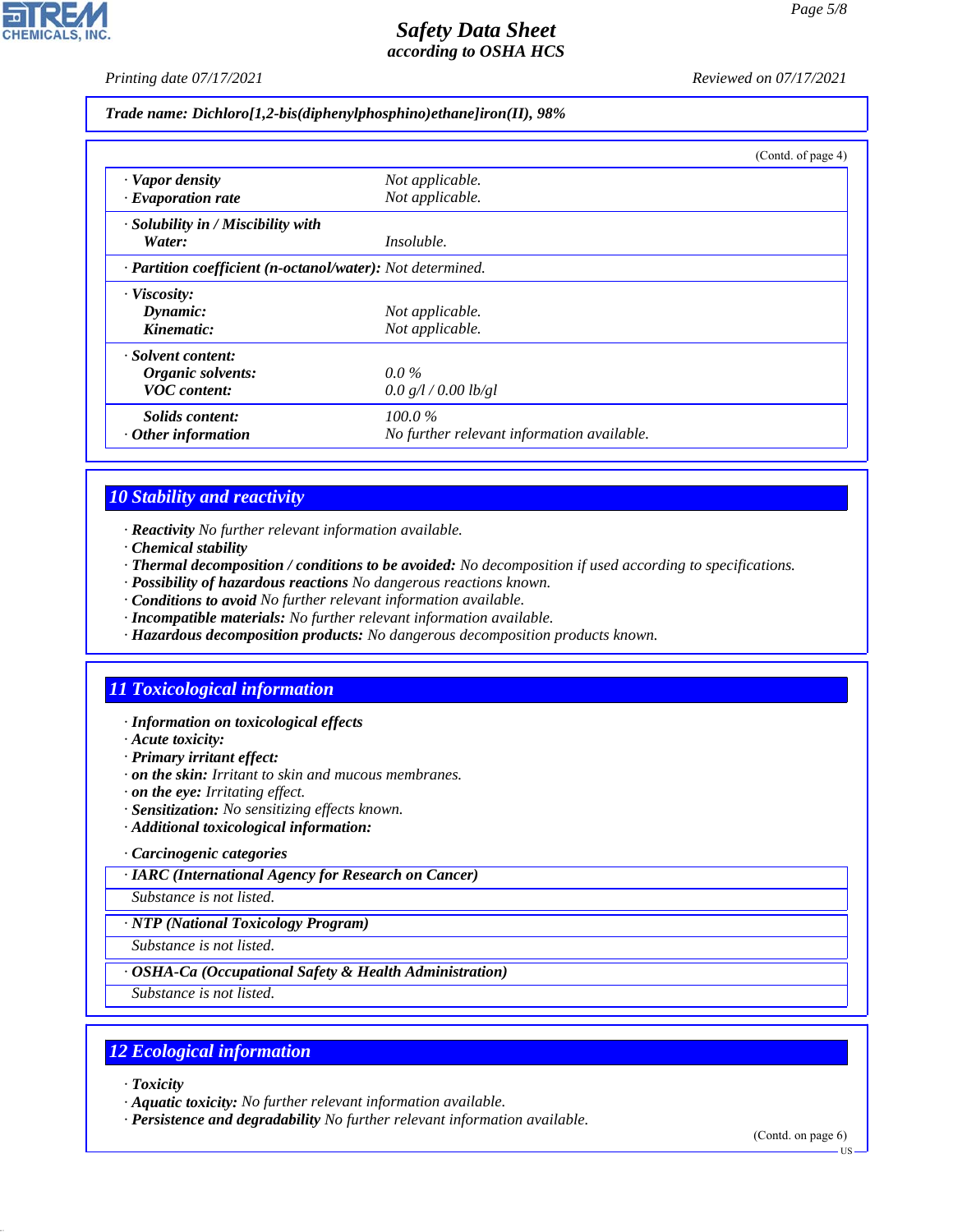*Printing date 07/17/2021 Reviewed on 07/17/2021*

*Trade name: Dichloro[1,2-bis(diphenylphosphino)ethane]iron(II), 98%*

(Contd. of page 5)

- *· Behavior in environmental systems:*
- *· Bioaccumulative potential No further relevant information available.*
- *· Mobility in soil No further relevant information available.*
- *· Additional ecological information:*

*· General notes:*

*Water hazard class 1 (Self-assessment): slightly hazardous for water*

*Do not allow undiluted product or large quantities of it to reach ground water, water course or sewage system.*

*· Results of PBT and vPvB assessment*

*· PBT: Not applicable.*

*· vPvB: Not applicable.*

*· Other adverse effects No further relevant information available.*

# *13 Disposal considerations*

*· Waste treatment methods*

*· Recommendation:*

*Must not be disposed of together with household garbage. Do not allow product to reach sewage system.*

- *· Uncleaned packagings:*
- *· Recommendation: Disposal must be made according to official regulations.*

| <b>14 Transport information</b>                                                     |                 |  |
|-------------------------------------------------------------------------------------|-----------------|--|
| $\cdot$ UN-Number<br>· DOT, ADN, IMDG, IATA                                         | not regulated   |  |
| $\cdot$ UN proper shipping name<br>· DOT, ADN, IMDG, IATA                           | not regulated   |  |
| $\cdot$ Transport hazard class(es)                                                  |                 |  |
| · DOT, ADN, IMDG, IATA<br>$\cdot Class$                                             | not regulated   |  |
| · Packing group<br>· DOT, IMDG, IATA                                                | not regulated   |  |
| · Environmental hazards:<br>$\cdot$ Marine pollutant:                               | No              |  |
| · Special precautions for user                                                      | Not applicable. |  |
| · Transport in bulk according to Annex II of<br><b>MARPOL73/78 and the IBC Code</b> | Not applicable. |  |
| · UN "Model Regulation":                                                            | not regulated   |  |

## *15 Regulatory information*

*· Safety, health and environmental regulations/legislation specific for the substance or mixture · Sara*

*· Section 355 (extremely hazardous substances):*

*Substance is not listed.*

44.1.1

(Contd. on page 7)



US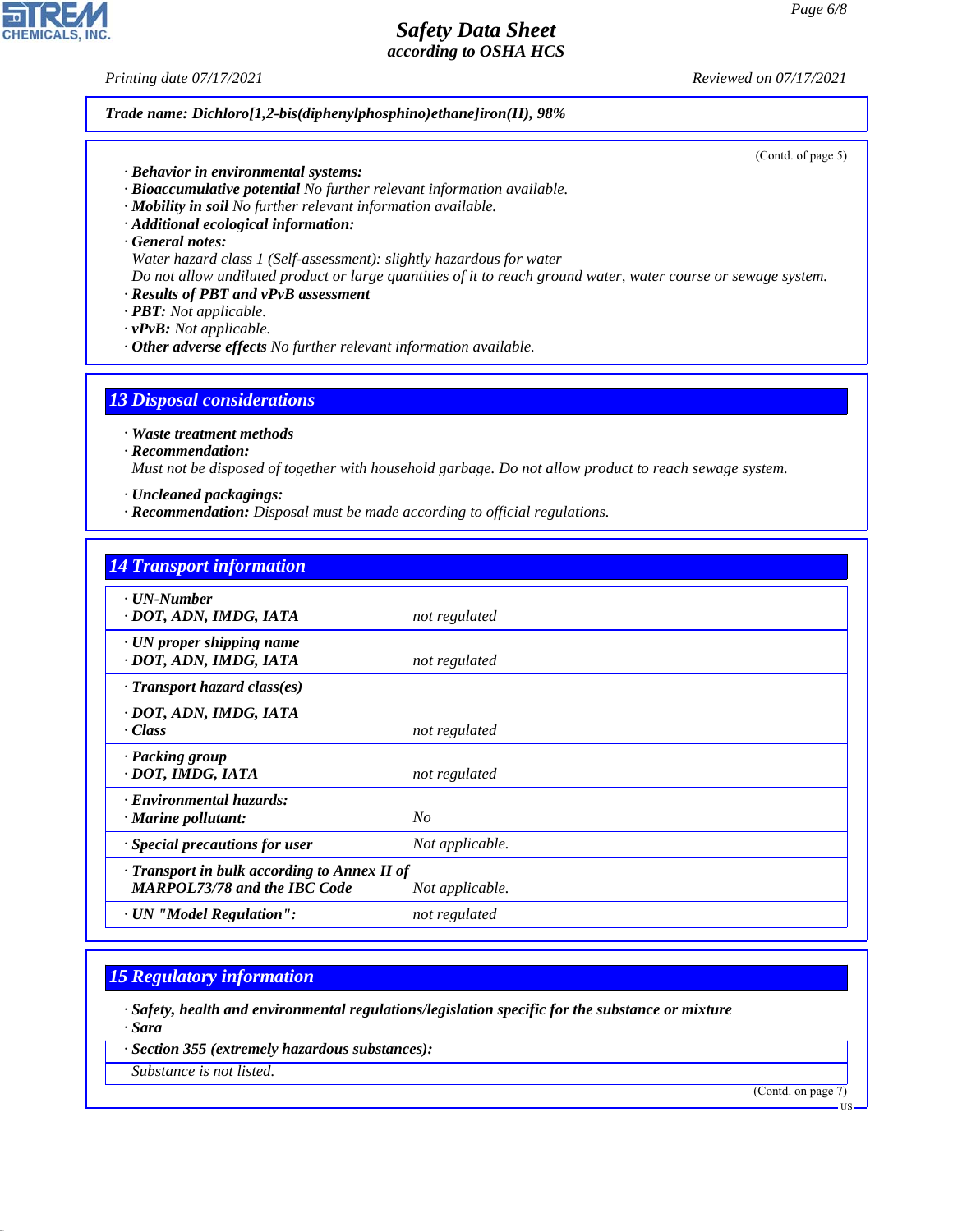**CHEMICALS** 

*Printing date 07/17/2021 Reviewed on 07/17/2021*

*Trade name: Dichloro[1,2-bis(diphenylphosphino)ethane]iron(II), 98%*

(Contd. of page 6)

|  |  | · Section 313 (Specific toxic chemical listings): |  |
|--|--|---------------------------------------------------|--|
|  |  |                                                   |  |

*Substance is not listed.*

*· TSCA (Toxic Substances Control Act):*

*Substance is not listed. · Proposition 65*

*· Chemicals known to cause cancer:*

*Substance is not listed.*

*· Chemicals known to cause reproductive toxicity for females:*

*Substance is not listed.*

*· Chemicals known to cause reproductive toxicity for males:*

*Substance is not listed.*

*· Chemicals known to cause developmental toxicity: Substance is not listed.*

*· Carcinogenic categories*

*· EPA (Environmental Protection Agency)*

*Substance is not listed.*

*· TLV (Threshold Limit Value established by ACGIH)*

*Substance is not listed.*

*· NIOSH-Ca (National Institute for Occupational Safety and Health)*

*Substance is not listed.*

*· GHS label elements*

*The substance is classified and labeled according to the Globally Harmonized System (GHS).*

*· Hazard pictograms*



*· Signal word Warning*

*· Hazard statements*

*H302 Harmful if swallowed.*

*H315 Causes skin irritation.*

*H319 Causes serious eye irritation.*

*H335 May cause respiratory irritation.*

#### *· Precautionary statements*

| <i>P231</i>      | Handle under inert gas.                                                                                       |
|------------------|---------------------------------------------------------------------------------------------------------------|
| P <sub>261</sub> | Avoid breathing dust/fume/gas/mist/vapors/spray                                                               |
|                  | P305+P351+P338 If in eyes: Rinse cautiously with water for several minutes. Remove contact lenses, if present |
|                  | and easy to do. Continue rinsing.                                                                             |
| $P403 + P233$    | Store in a well-ventilated place. Keep container tightly closed.                                              |
| P422             | Store contents under inert gas.                                                                               |
| <i>P501</i>      | Dispose of contents/container in accordance with local/regional/national/international                        |
|                  | regulations.                                                                                                  |

*· National regulations:*

44.1.1

*· Water hazard class: Water hazard class 1 (Self-assessment): slightly hazardous for water.*

(Contd. on page 8)

 $-11S$